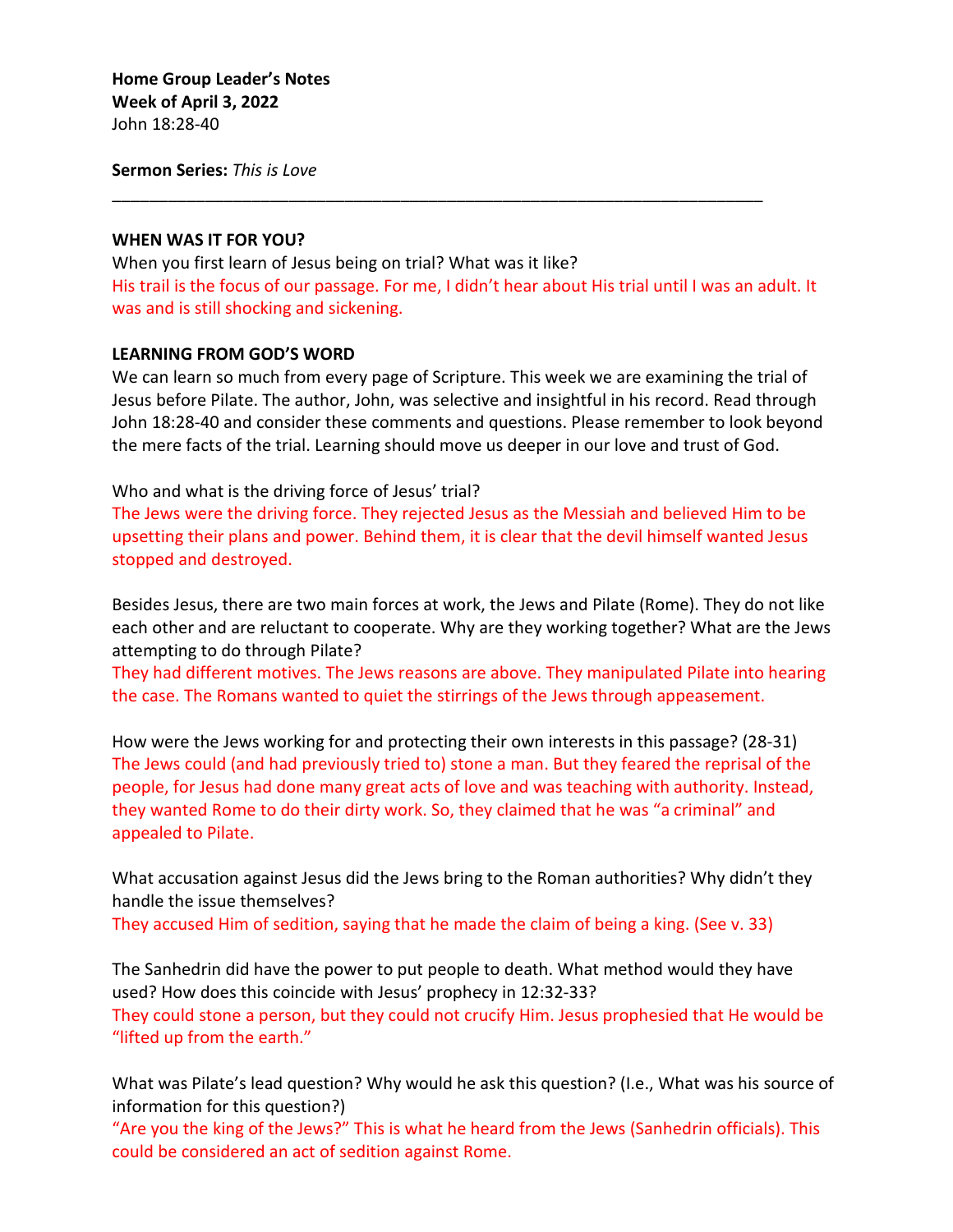How did Jesus answer and explain His answer? How was this relevant to Pilate (Rome) and what was Pilate's decision? (33-38)

Jesus answered that His kingdom was not of the world. Therefore, He was making no claim against Rome.

Jesus included in His answer, "If My kingdom were of this world, then My servants would be fighting so that I would not be handed over to the Jews." How was this relevant to the governor of Rome? (36)

A person making a claim against the Roman kingdom would be fighting for their other kingdom. Jesus had stopped Peter from attempting to fight against Rome. He made no military attempt at bringing about another kingdom.

Jesus' answer to Pilate included some unexpected statements. Jesus spoke to His birth and purpose, i.e., "to testify to the truth" (37). What did He mean? What was His purpose and the implications of that purpose? (cf. John 17:1-8)

Jesus referred to the truth that He revealed God. He represented the truth about God and His master plan to save people from the wrath of God by sending His Son to die in their place.

When Jesus was before Pilate, who was guiding the conversation? What was the result of the questioning?

Pilate opened with a question, but Jesus was guiding the conversation. Jesus was able to (1) find out the source of Pilate's information, (2) explain the truth about His kingdom, and (3) reveal His purpose for being born and coming into the world.

Pilate was unconvinced of the accusations of the Sanhedrin. Why didn't he just release Jesus? (38) Pilate wanted to quell the stirrings by appeasing the Sanhedrin officials. After all, Jesus was just another man to kill.

From this passage, what do we learn about Jesus and His purpose? Jesus was intentional about everything. No one forced Him to go to the cross. Rather, we see Jesus, influencing people and revealing why He came into the world, i.e., to sacrifice Himself and to reveal God's kingdom.

What do we learn about people of 'the world' and their response to God? Both the Jews and Pilate were focused on being in control, having power, and refusing to believe in the God who came to die for them. One group used religion, the other used politics and the power of Rome. Both failed.

# **HOW MIGHT THIS INFLUENCE HOW I THINK AND ACT THIS WEEK**?

Two opposing groups worked to condemn Jesus. Pilate was reluctant to condemn Jesus but turned to others in the world to make his decision. (Cf. **"**Do you want me to release 'the king of the Jews'?") What are some ways that we are looking to the world to make decisions for us? We are all being influenced by the world. We are being told how to think, feel, and act. This will include what to purchase, where to go, what to wear, choices of entertainment, etc. Who is influencing whom?